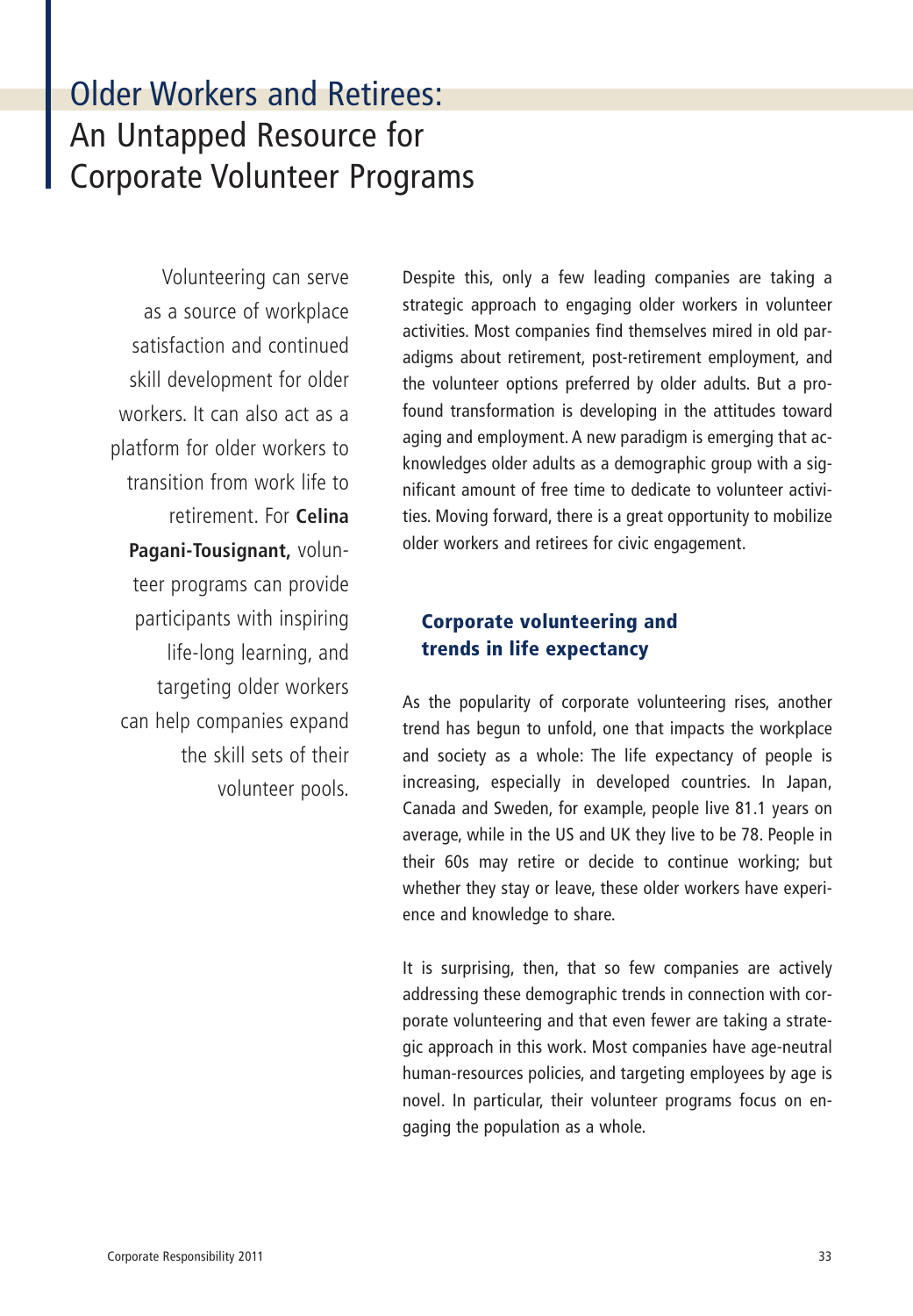# **Transforming attitudes**

As these demographics change, so, too, do the attitudes of and toward older workers and retirees. Retirement today does not constitute the culminating point in a worker's life. It has now become more of a gradual process that means different things to different people. An individual may take steps toward retirement by reducing work hours, taking phased retirement, going back to school or volunteering. Growing old in the 21st century is not what it used to be.

The assumptions that being old means being frail and that people over the age of 65 do not belong in the workplace are passé. During the 1990s, the ideas of "successful aging" and "productive aging" emerged, followed by the concept of "meaningful aging" in 2000. Most recently, the notion of "engaged as we age" became popular in 2009.

Initially proposed by the Sloan Center on Aging & Work at Boston College, a US organization that promotes quality of employment for a multigenerational workforce, the "engaged as we age" model emphasizes life-long learning as the key to successful aging. Its core components include education, caregiving and volunteer activities as well as paid employment, however the importance of other activities such as spiritual development and socializing are not discounted.

Yet few employers are responding to the changing aging process and retirement plans of older workers. The Society for Human Resources Management (SHRM) reports that 45 percent of HR professionals in the US are just becoming aware of these changes. It goes on to report that 43 percent of SHRM members see a problem with the loss of talent associated with retiring baby boomers.

# **Understanding older workers**

Understanding what motivates older adults to work is critical. The Sloan Center has created a framework to help structure the conversation about perceptions of employment with today's multigenerational workforce. The framework focuses on eight key quality areas that workers focus on when seeking an employer: wellness, health and safety, opportunities for meaningful work, workplace flexibility, culture of respect and inclusion, promotion of constructive relationships at the workplace, fair compensation and career development.

In identifying what areas are most important to older workers, the Sloan Center found that older workers' answers were complex and varied. To account for the complexity in the individual responses to aging, the center created the concept of the Prism of Age. This model accounts for eight dimensions of age within a variety of contexts that influence employees'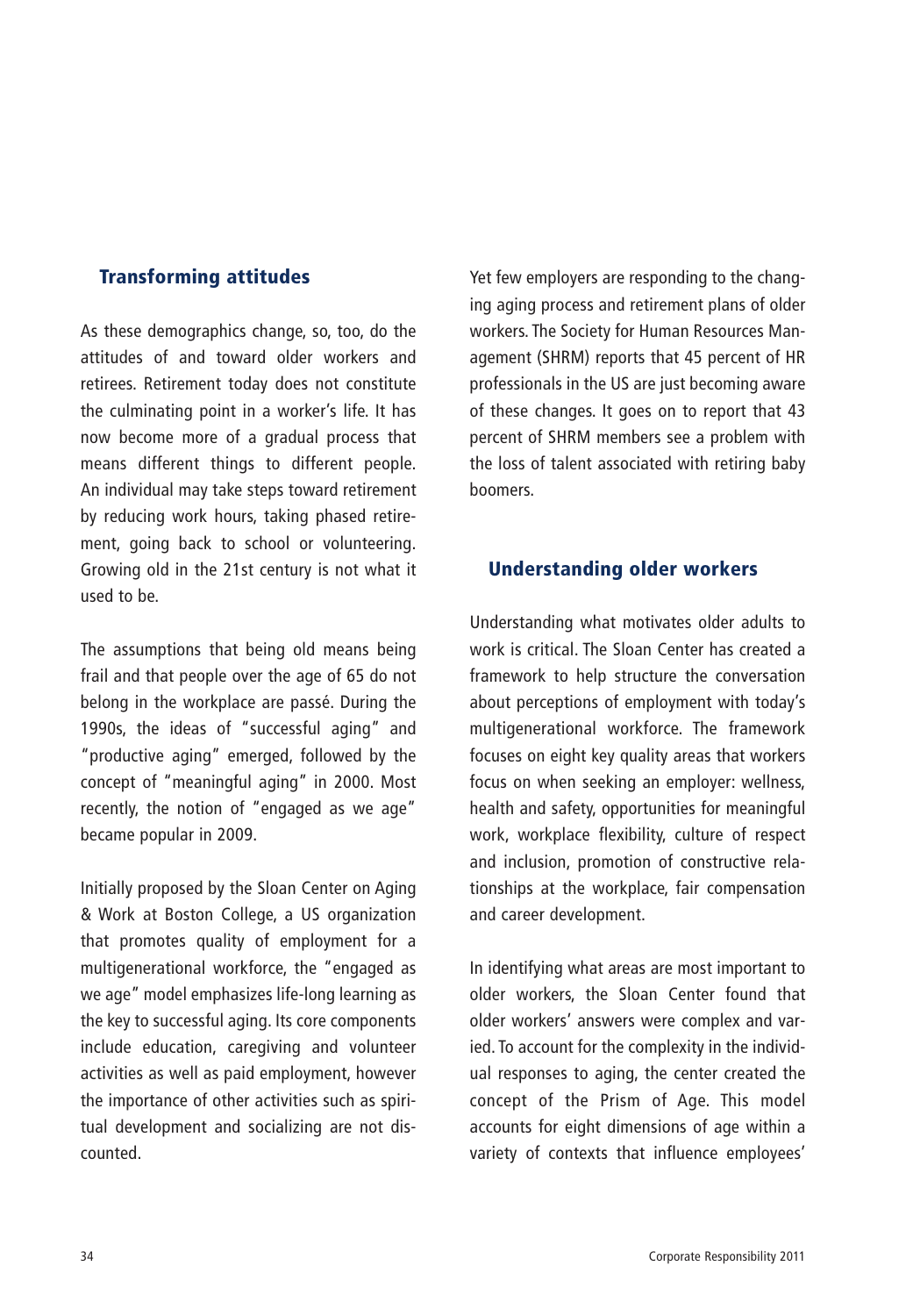experiences at work: chronological age, generational age, life-stage events, career stage and tenure as well as relative, social and physical age.

A manager might, for example, assume that an employee in his mid-50s is not interested in opportunities for development. In reality, though, the person may be looking to scale up because he started a second family, has a young wife and child and expects to work for at least 15 more years.

# **Volunteering trends among older adults**

A new type of older adult volunteer is emerging: A person with skills, know-how, experience and, above all, free time. This individual is looking for meaningful opportunities to enrich his or her life and is seeking volunteer opportunities. It is time to rethink our paradigms related to older adults engaging in volunteer activities.

Volunteering holds substantial benefits for older adults: Studies show that elderly volunteers suffer fewer diseases and live longer than those who remain at home. Volunteering offers a way for people to give back to the community without the constraints of paid employment. For some people, volunteering provides an opportunity to expand their skills and can serve as a stepping stone from one field of employment to another. For others, it is a way to ease into retirement, helping to meaningfully fill one's time and decrease depression.

Although older adults possess great experience and skills, their talent is underutilized. Several roadblocks can hamper older adults in finding their way to volunteering. The US-based NCA Center for Best Practices cites insufficient connections between older adults and potential volunteer opportunities, outdated models of volunteering, transportation and cost as the main barriers to volunteering among older adults. This population group has a hard time finding out about volunteer opportunities suited to their needs and abilities. Some volunteer databases exist, but they are not designed with the older adult volunteer in mind.

# **Older workers and corporate volunteer programs**

Corporate volunteer programs are a potential source of engagement for older adults. Studies conducted in the US show that some companies have strategies to involve retirees in their corporate volunteer programs, but none has made the effort to target older workers. A study conducted by the Boston College Center for Corporate Citizenship titled "Expanding the Boundaries of Corporate Volunteerism: Retirees as a Valuable Resource" finds a lack of strategic connection between corporate volunteer pro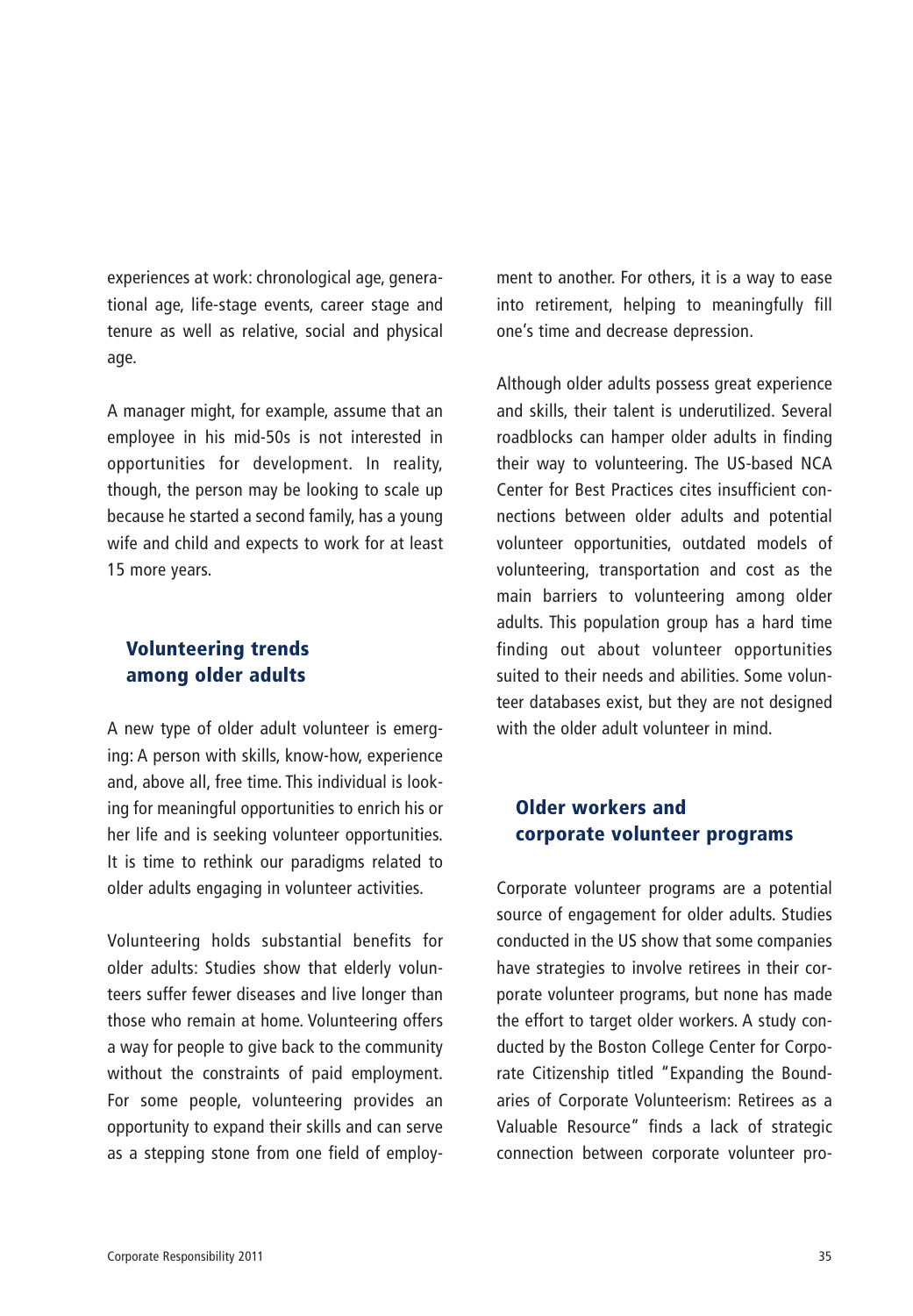grams and the changing nature of retirement in the US. The 22 companies surveyed had a significant number of older workers and represented industries such as financial services, pharmaceuticals, telecommunications and manufacturing. The study found that:

■ Although almost half of the companies in the study included retirees in their corporate volunteer programs, few strategically targeted them. Half of the managers interviewed reported a low-level of interest in retiree volunteering and few viewed retirees as an untapped asset.

# **Best practices for retiree volunteer involvement**

#### **Boeing**

Boeing has several retiree volunteer programs in the different regional areas where the company operates. The largest and most active retiree organization, Bluebills, was established in 1995 and engages 2,000 retirees and their spouses. A Bluebill signature project is its Kids in Need Initiative that provides school supplies to kids in need in western Washington state.

### **Cargill**

Cargill's retiree program, Senior Retirees Investing Career Expertise (SPICE), was established in 1985 and works in tandem with the company's corporate volunteer program, Cargill Care Volunteer Council (CCVC). Run by a 19-member steering committee, SPICE is open to all retirees and their spouses and receives administrative support from the public affairs department at Cargill. The committee tracks the volunteer hours to help Cargill assess the program.

#### **IBM**

In 2004, IBM extended its On Demand Community Volunteer Initiative Program to retirees. The program gives 160,000 retirees technical tools that can be used in schools or nongovernmental organizations as educational resources for classes or assessment methods for developing new technology.

## **Johnson & Johnson**

Johnson & Johnson established regional clubs to support retiree volunteering after noticing retirees' interest in active engagement. With some financial support from headquarters, the regional clubs sponsor events on the basis of its members' interests. Johnson & Johnson reaches out to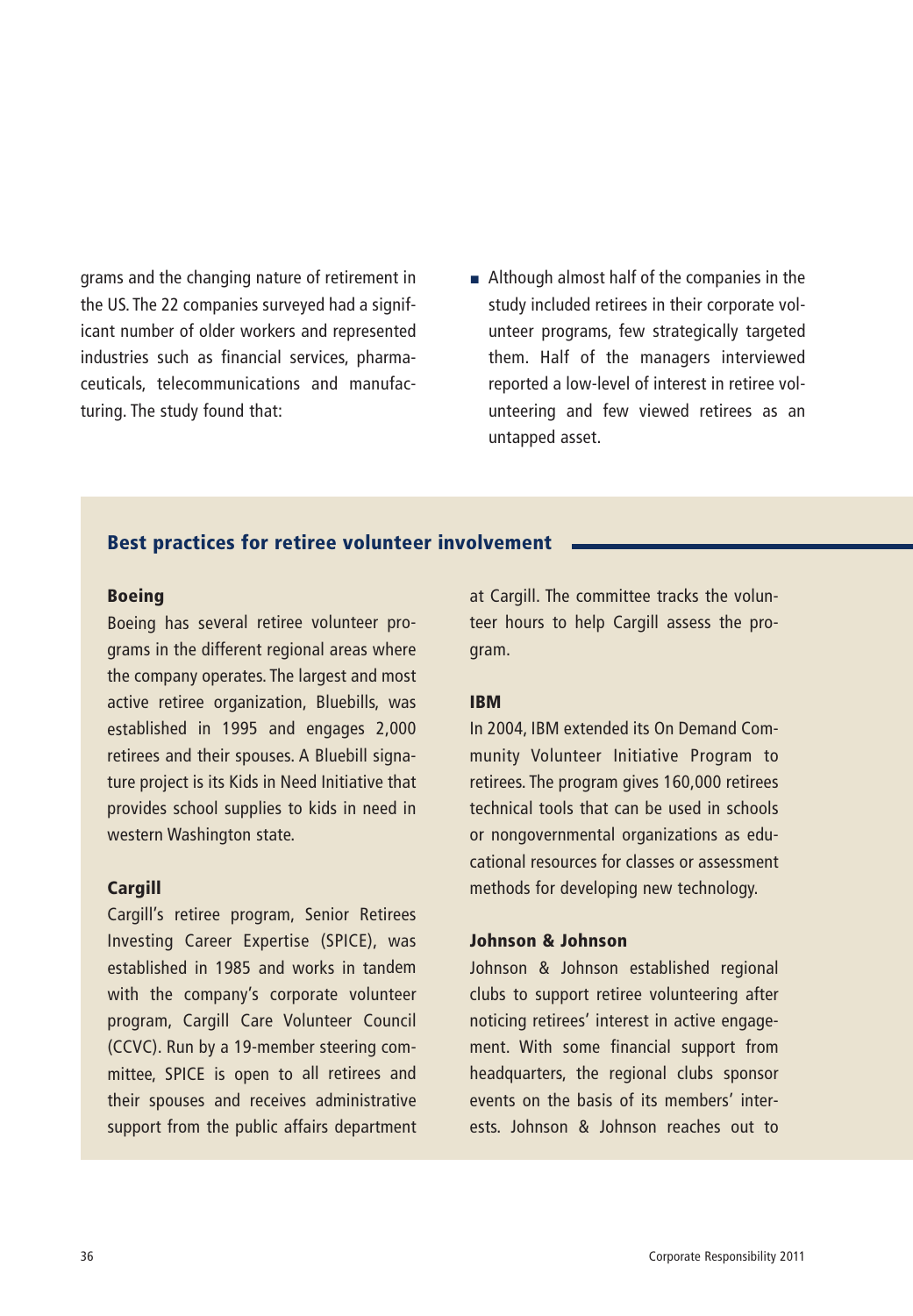- Several companies expressed the importance of maintaining contact and goodwill with departing employees, who retain a status of "alumni".
- Older workers and retirees prefer projectbased rather than long-term volunteer work.
- Most companies stressed the importance of promoting volunteering early on and throughout the employment experience.
- Retirees do not want to be in segregated programs, so companies described efforts to integrate employees and retirees into intergenerational exchanges.

retirees to fully integrate them into other volunteer projects.

## **State Street Corporation**

In 2001, the company formalized its corporate volunteer program. Shortly after that, a separate volunteer program for retirees, the Spirit of State Street Alumni Volunteer Program, was created as the result of an expressed interest from retirees to connect with past colleagues. A council of dedicated retirees and company employees drive the program. The company provides additional administration and financial resources. Transportation issues and the physical limitations of retirees are considered when choosing projects.

# **Verizon**

TelecomPioneers has been in existence for more than 90 years. The group's original purpose was to preserve the history of the telecommunications industry, but over time the focus has changed to serving communities through volunteering. Verizon's branch of TelecomPioneers welcomes all employees and retirees. The group has 30,000 members and 100,000 retiree members in chapters all over the US. The chapters focus on education and literacy projects.

#### **Xcel Energy**

Xcel Energy helps retirees stay connected through the company's volunteer activities. Retirees participate in the company's partnership with the Salvation Army, but also have their own signature program, the Kitchen Appliance Marking program. In this program, retiree volunteers make appliances safer and more user friendly for visually impaired customers.